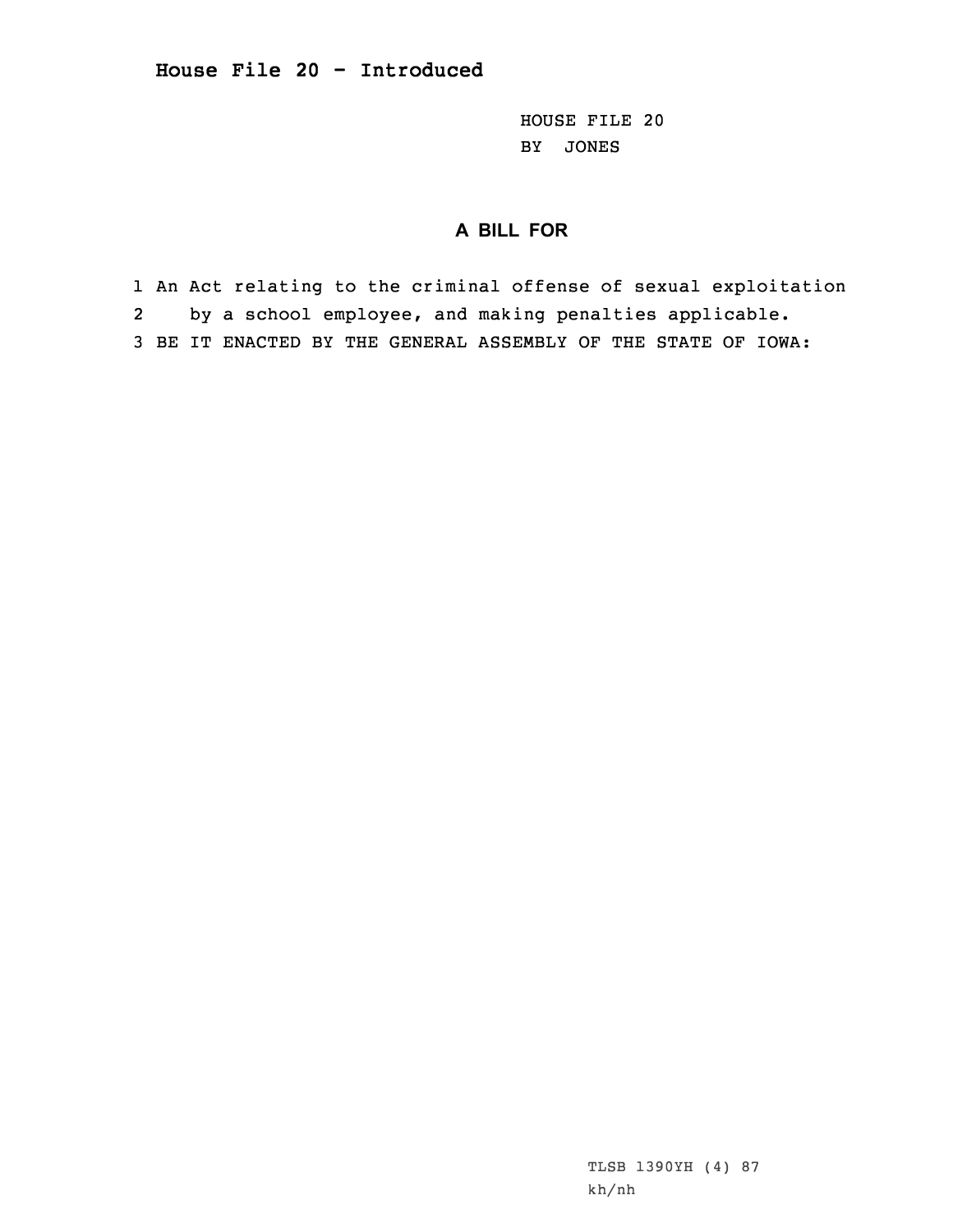H.F. 20

1 Section 1. Section 709.15, subsection 1, paragraph f, Code 2 2017, is amended by striking the paragraph and inserting in 3 lieu thereof the following:

4 *f.* (1) *"School employee"* means any of the following, except 5 as provided in subparagraph (2):

6 (a) <sup>A</sup> person who holds <sup>a</sup> license, certificate, 7 authorization, or statement of professional recognition issued 8 under chapter 272.

9 (b) <sup>A</sup> person employed by <sup>a</sup> school district full-time, 10 part-time, or as <sup>a</sup> substitute.

11 (c) <sup>A</sup> person who performs services as <sup>a</sup> volunteer for <sup>a</sup> school district and who has significant contact with students. (d) <sup>A</sup> person who provides services under <sup>a</sup> contract for such services to <sup>a</sup> school district and who has significant contact with students.

<sup>16</sup> (2) *"School employee"* does not include the following: 17 (a) <sup>A</sup> student enrolled in <sup>a</sup> school district.

 (b) <sup>A</sup> person who holds <sup>a</sup> coaching authorization issued under section 272.31, subsection 1, if the person is less than four years older than the student with whom the person engages in conduct prohibited under subsection 3, paragraph *"a"*, and the person is not in <sup>a</sup> position of direct authority over the 23 student.

24 (c) <sup>A</sup> person who performs services as <sup>a</sup> volunteer for <sup>a</sup> school district and who has significant contact with students enrolled in the school district if the person is less than four years older than the student with whom the person engages in conduct prohibited under subsection 3, paragraph *"a"*, and the person is not in <sup>a</sup> position of direct authority over the 30 student.

31 Sec. 2. Section 709.15, subsection 3, Code 2017, is amended 32 by adding the following new paragraph:

33 NEW PARAGRAPH. *c.* The provisions of this subsection do 34 not apply to <sup>a</sup> person who is employed by, volunteers for, 35 or provides services under <sup>a</sup> contract for such services to <sup>a</sup>

-1-

LSB 1390YH (4) 87 kh/nh 1/3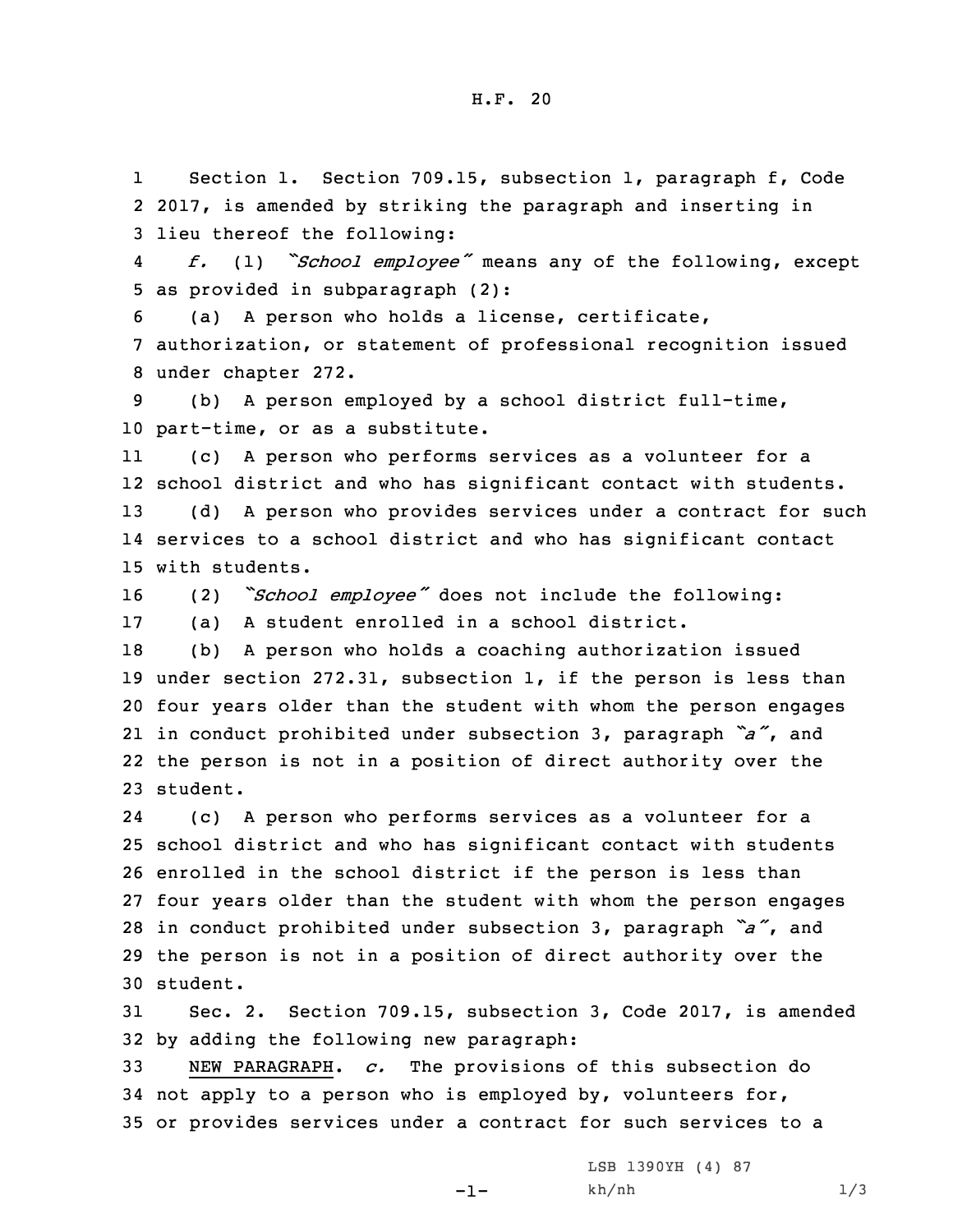H.F. 20

 school district, if the student is not enrolled in the same school district that employs the person or for which the person volunteers or provides contracted services, and the person does not meet the requirements of subsection 1, paragraph *"f"*, subparagraph (1), subparagraph division (a).

6 EXPLANATION

7 **The inclusion of this explanation does not constitute agreement with** <sup>8</sup> **the explanation's substance by the members of the general assembly.**

 This bill expands the Code provision that establishes the criminal offense of sexual exploitation by <sup>a</sup> school employee to include <sup>a</sup> person who holds <sup>a</sup> license, certificate, authorization, or statement of professional recognition issued 13 by the board of educational examiners; a person employed by <sup>a</sup> school district full-time, part-time, or as <sup>a</sup> substitute; and <sup>a</sup> person who performs services as <sup>a</sup> volunteer or contract employee for <sup>a</sup> school district and who has significant contact with students.

 However, under the bill, "school employee" does not include <sup>a</sup> student enrolled in <sup>a</sup> school district, <sup>a</sup> person who holds <sup>a</sup> coaching authorization if the person is less than four years older than the student and the person is not in <sup>a</sup> position of direct authority over the student, or <sup>a</sup> volunteer for the school district if the volunteer is less than four years older than the student and is not in <sup>a</sup> position of direct authority over the student.

 Currently, <sup>a</sup> "school employee" is defined to include any practitioner or coach who is licensed or authorized by the board of educational examiners. The current definition does not limit employment to <sup>a</sup> public or nonpublic school.

 The bill makes the provisions relating to sexual exploitation by <sup>a</sup> school employee inapplicable to <sup>a</sup> person who is employed by, volunteers for, or provides services under <sup>a</sup> contract for such services to <sup>a</sup> school district if the student is not enrolled in the same school district that employs the person or for which the person volunteers or provides

 $-2-$ 

LSB 1390YH (4) 87 kh/nh 2/3